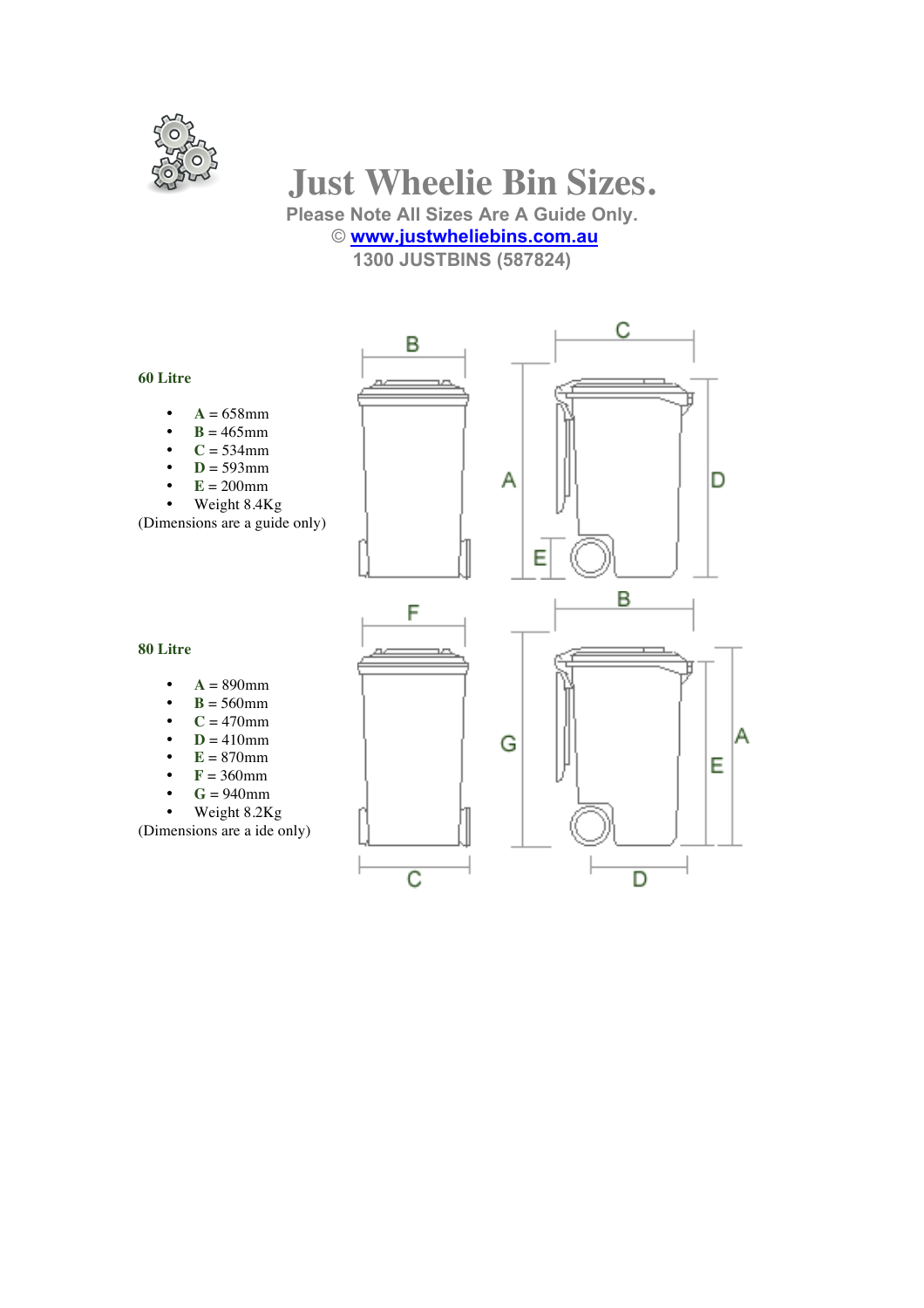#### **120 Litre**

**240 Litre** 

- $\bullet$  **A** = 930mm
- $\mathbf{B} = 560$ mm
- $C = 480$ mm
- $D = 405$ mm
- $E = 870$ mm
- **<br>•**  $**G** = 980mm$
- $G = 980$ mm<br>• Weight 8.2K
- Weight 8.2Kg

(Dimensions are a guide only)



B

 $\overline{C}$ 

#### **360 Litre**

- $A = 1100$ mm<br>•  $B = 626$ mm
- $B = 626$ mm
- $\bullet$  **C** = 850mm
- $\bullet$  **D** = 620mm
- $E = 200$ mm
- Weight 24Kg

(Dimensions are a guide only)